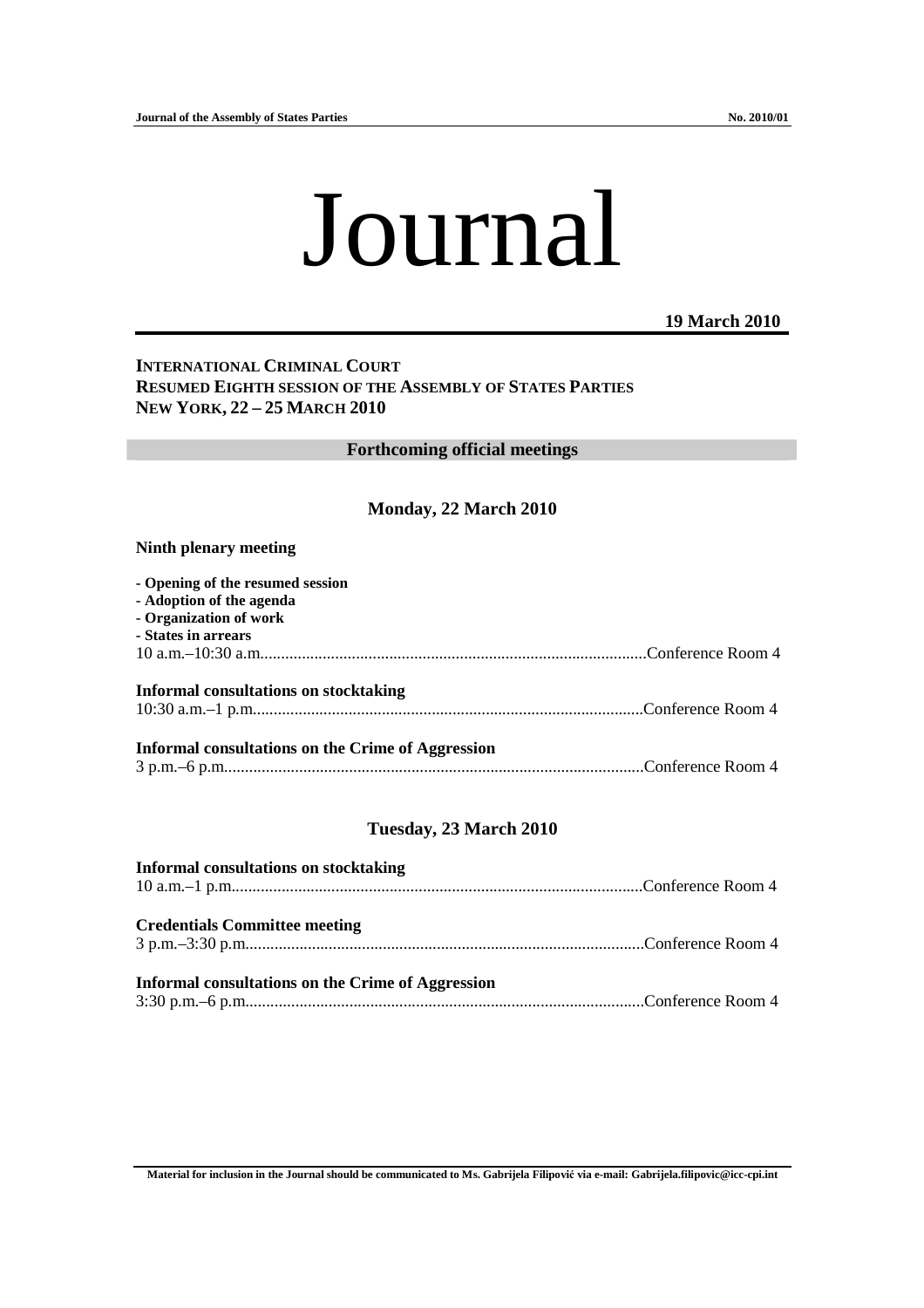# **Wednesday, 24 March 2010**

# **Thursday, 25 March 2010**

**Other Review Conference matters** 

10 a.m.–1 p.m.................................................................................................Conference Room 4

# **Tenth plenary meeting**

| - Report of the Credentials Committee                  |  |
|--------------------------------------------------------|--|
| - Oral report of the Rapporteur                        |  |
| - Adoption of the report of the resumed eighth session |  |
| - Closure of the session                               |  |
|                                                        |  |
|                                                        |  |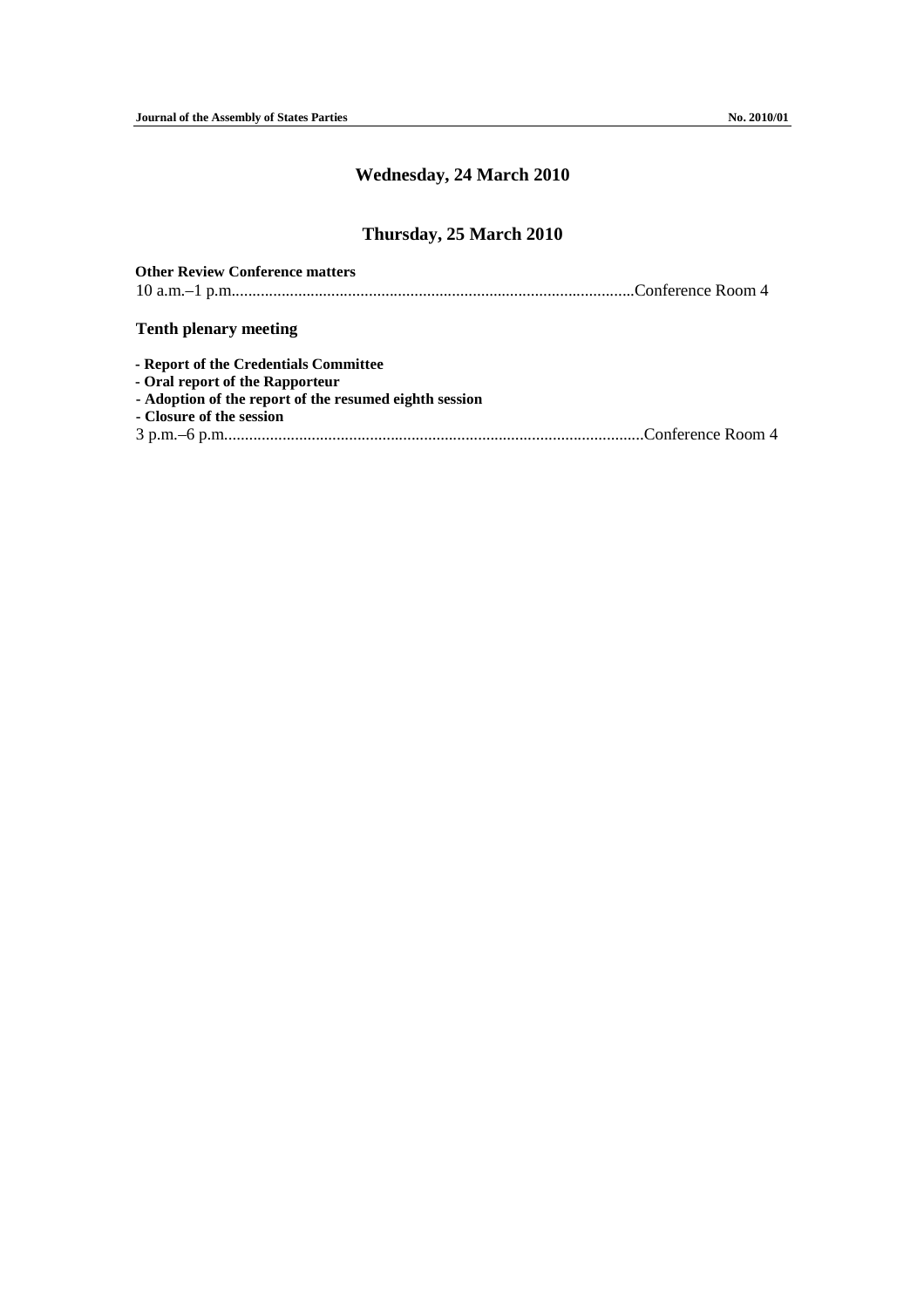## **Other forthcoming meetings**

#### **Monday, 22 March 2010**

**Panel on "Identifying the main obstacles in ratification and full implementation of the ICC Rome Statute" (organized by the facilitator for the Plan of action and the Secretariat of the Assembly of States Parties)**  1 p.m.–3 p.m. ……….…………..……………………………………Conference Room 5 (NLB) **CICC lunch meeting on the Review Conference**  1 p.m.–3 p.m. ……….…………………………………………..……Conference Room 4 (NLB) **Friends of the International Criminal Court and the Coalition for the International Criminal Court reception<sup>1</sup> (hosted by the Permanent Mission of Finland)** 6:30 p.m.-8:30 p.m.….….….….…...….….Residence of the Permanent Representative of Finland<sup>2</sup> **Tuesday, 23 March 2010 5th Bureau meeting**<br>9 a.m.–9:45 a.m. Conference Room 6 (NLB) **Informal consultations on the permanent premises**  1:15 p. m.–2:15 p. m..….….….….….….….….….….….………….….Conference Room E (NLB) **Briefing on "Delegates' visits to Uganda: Initial feedback for the stocktaking process" (organized by the Permanent Missions of Uganda)**  1:15 p.m.–2:30 p.m.…………………….…..…………………….…….Conference Room 1(NLB) **DOMAC (Impact of International Courts on Domestic Criminal Procedures in Mass Atrocity Cases) lunch meeting on "Interaction between national and international courts in prosecuting mass atrocity crimes"**  1:15 p.m.–2:45 p.m.…………………….…..…………………………………………..……..T.b.d. **Screening of the film "Reckoning" (organized by the facilitator for the Plan of action and New York University)**  6:30 p.m.–8:30 p.m. ……….……………………………….….………........New York University<sup>3</sup>

# **Wednesday, 24 March 2010**

**Panel on the Review Conference<sup>4</sup> (hosted by the Permanent Mission of Germany)**  1 p.m.–3 p.m. ….….….….….….…….….….….…...….….…..…Permanent Mission of Germany<sup>5</sup>

 1 Given the space limitation, attendance is upon invitation only.

 $2500$  Park Avenue (at 59th Street), 29th floor.

<sup>&</sup>lt;sup>3</sup> Woolworth Building, 15 Barclay Street, Room 430.

<sup>&</sup>lt;sup>4</sup> Given the space limitation, attendance is upon invitation only.

<sup>5</sup> 871 United Nations Plaza.